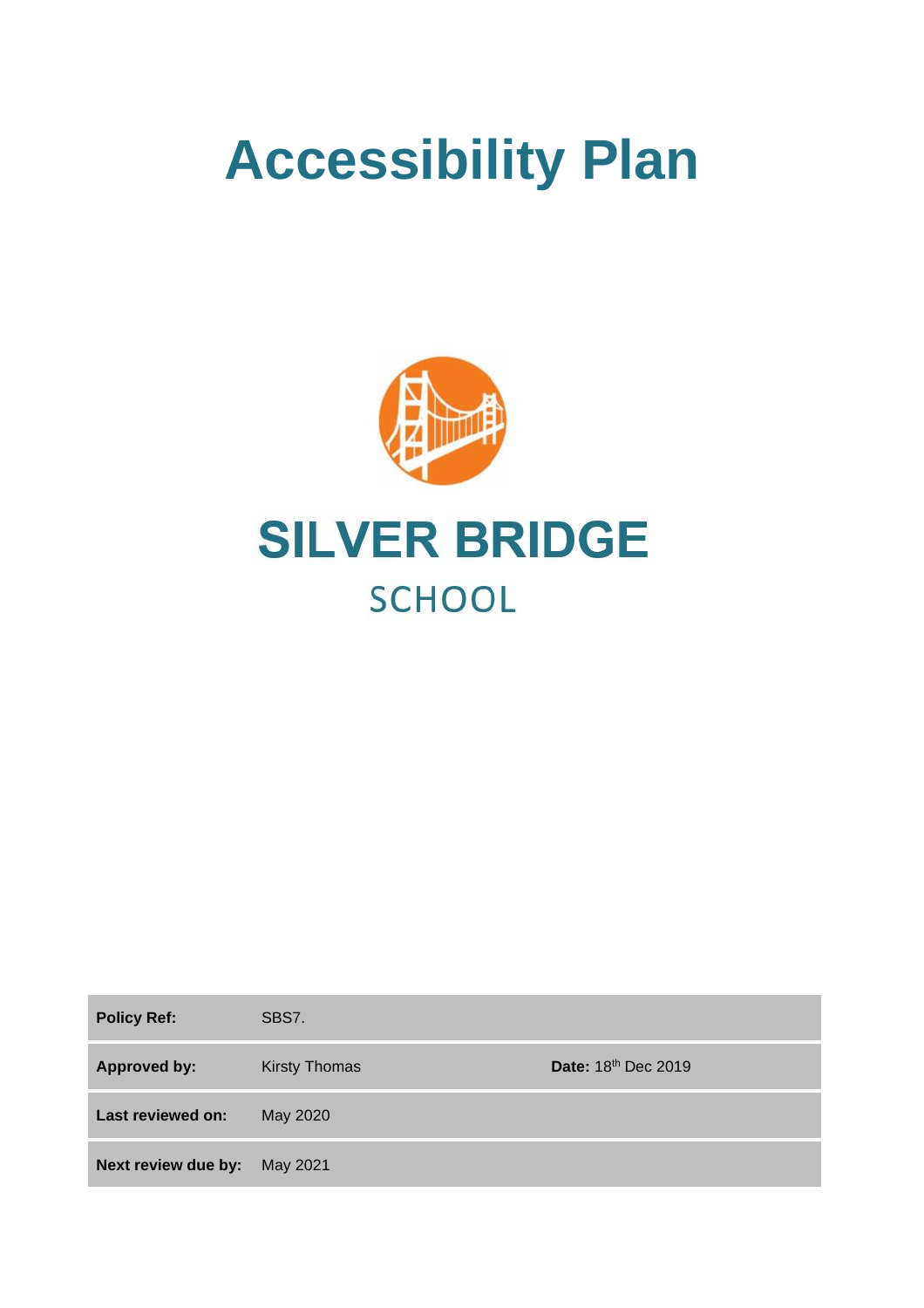## **Contents**

**…………………………………………………………………………………………………………………………….**

### **1. Aims**

Schools are required under the Equality Act 2010 to have an accessibility plan. The purpose of the plan is to:

- Increase the extent to which disabled pupils can participate in the curriculum
- Improve the physical environment of the school to enable disabled pupils to take better advantage of education, benefits, facilities and services provided
- Improve the availability of accessible information to disabled pupils

Our school aims to treat all its pupils fairly and with respect. This involves providing access and opportunities for all pupils without discrimination of any kind.

The Equality Act defines a disabled person as a person with a disability. A person has a disability for the purposes of the Act if he or she had a physical or mental impairment and the impairment has a substantial and long-term adverse effect on his or her ability to carry out normal day-to-day activities. This means that, in general:

- the person must have an impairment that is either physical or mental;
- the impairment must have adverse effects which are substantial (substantial is more minor or trivial e.g. it takes much longer than it usually would to complete a daily task like getting dressed);
- the substantial adverse effects must be long-term (long-term means 12 months or more e.g. a breathing condition that develops as a result of a lung infection);
- the long-term substantial adverse effects must be effects on normal day-to-day activities.

A disability can arise from a wide range of impairments which can be:

- sensory impairments, such as those affecting sight or hearing;
- impairments with fluctuating or recurring effects such as rheumatoid arthritis, myalgia encephalitis (ME)/ chronic fatigue syndrome (CFS), fibromyalgia, depression and epilepsy;
- progressive, such as motor neurone disease, muscular dystrophy, forms of dementia and lupus (SLE);
- organ specific, including respiratory conditions, such as asthma, and cardiovascular diseases, including thrombosis, stroke and heart disease;
- developmental, such as autistic spectrum disorders (ASD), dyslexia and dyspraxia;
- learning difficulties;
- mental health conditions and mental illnesses, such as depression, schizophrenia, eating disorders, bipolar affective disorders, obsessive compulsive disorders, as well as personality disorders and some self-harming behaviour;
- produced by injury to the body or brain.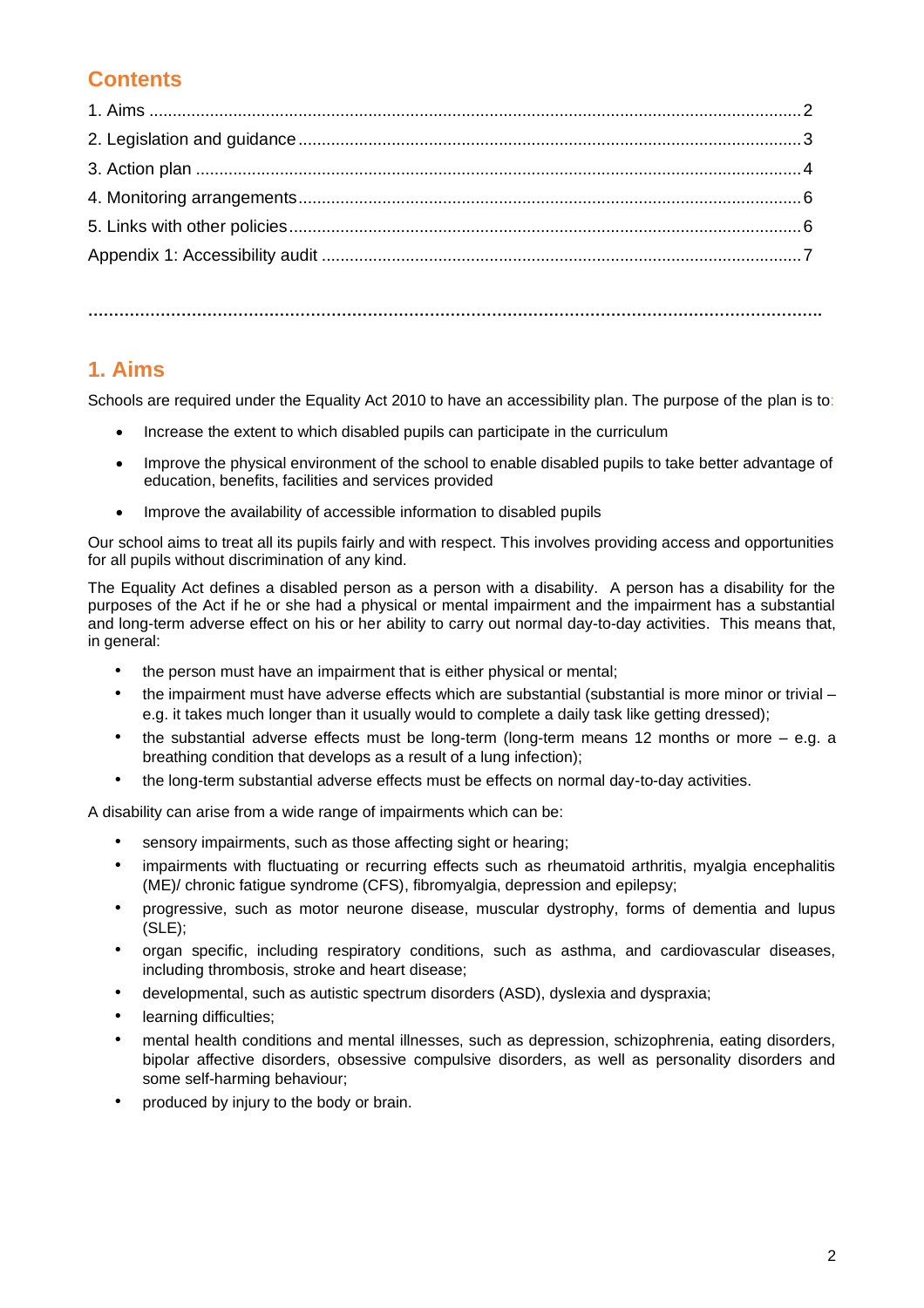At Silver Bridge School;

- The majority of students have a disability and meet more than one of the above criteria. All students have a Statement of Special Education Needs (SEN) or Education, Health and Care Plan (EHCP).
- The school meets the needs of each individual through a personalised, integrated curriculum of education and therapeutic input, based on a range of multi-disciplinary assessments. These are used to assist professionals in the setting of appropriate targets.
- We prioritise meeting the needs of students, alongside providing support for effective learning and communication. This enables students to have as much independence as possible, through making their needs and wishes known and through supporting their choices wherever possible.
- We work within the Disability Discrimination Act 2005 terms, and ensure that students' targets and needs are reviewed regularly by teaching staff, in conjunction with parents, carers, clinical and therapeutic leads as part of our multi-disciplinary meetings.

This policy and accessibility plan will be made available online on the school website, and paper copies are available upon request.

Our school is also committed to ensuring staff are trained in equality issues with reference to the Equality Act 2010, including understanding disability issues.

The school supports Somerset County Council's equality objectives:

- Eliminate unlawful discrimination, harassment and victimisation and other conduct prohibited by the Act
- Advance equality of opportunity between people who share a protected characteristic and those who do not
- Foster good relations between people who share a protected characteristic and those that do not

Our school's complaints procedure covers the accessibility plan. If you have any concerns relating to accessibility in school, this procedure sets out the process for raising these concerns.

### **2. Legislation and guidance**

This document meets the requirements of [schedule 10 of the Equality Act 2010](http://www.legislation.gov.uk/ukpga/2010/15/schedule/10) and the Department for Education (DfE) [guidance for schools on the Equality Act 2010.](https://www.gov.uk/government/publications/equality-act-2010-advice-for-schools)

The Equality Act 2010 defines an individual as disabled if he or she has a physical or mental impairment that has a 'substantial' and 'long-term' adverse effect on his or her ability to undertake normal day to day activities.

Under the [Special Educational Needs and Disability \(SEND\) Code of Practice,](https://www.gov.uk/government/publications/send-code-of-practice-0-to-25) 'long-term' is defined as 'a year or more' and 'substantial' is defined as 'more than minor or trivial'. The definition includes sensory impairments such as those affecting sight or hearing, and long-term health conditions such as asthma, diabetes, epilepsy and cancer.

Schools are required to make 'reasonable adjustments' for pupils with disabilities under the Equality Act 2010, to alleviate any substantial disadvantage that a disabled pupil faces in comparison with non-disabled pupils. This can include, for example, the provision of an auxiliary aid or adjustments to premises.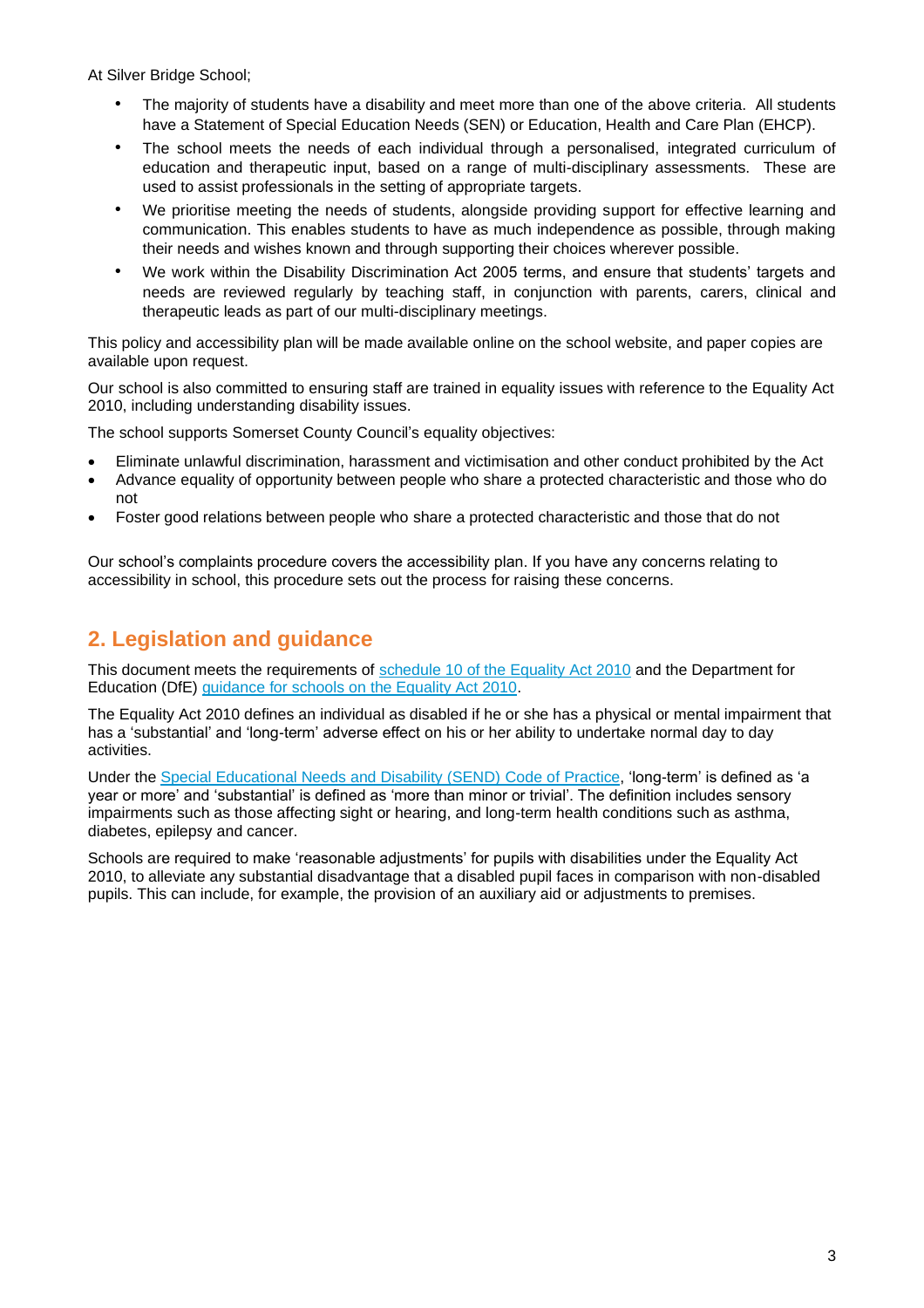# **3. Action plan**

*.*

This action plan sets out the aims of our accessibility plan in accordance with the Equality Act 2010.

| Aim                                                                     | <b>Current good practice</b><br>Include established practice and<br>practice under development                                                                                                                                                                                                                                                                                                                                                                                                                             | <b>Objectives</b><br>State short, medium and<br>long-term objectives                                                                             | <b>Actions to be</b><br>taken                                                                                                                                                                                                                           | <b>Person</b><br>responsible | Date to<br>complete<br>actions<br>by                                                                                                                                       | <b>Success criteria</b>                                                                                                                                                                                                                  |
|-------------------------------------------------------------------------|----------------------------------------------------------------------------------------------------------------------------------------------------------------------------------------------------------------------------------------------------------------------------------------------------------------------------------------------------------------------------------------------------------------------------------------------------------------------------------------------------------------------------|--------------------------------------------------------------------------------------------------------------------------------------------------|---------------------------------------------------------------------------------------------------------------------------------------------------------------------------------------------------------------------------------------------------------|------------------------------|----------------------------------------------------------------------------------------------------------------------------------------------------------------------------|------------------------------------------------------------------------------------------------------------------------------------------------------------------------------------------------------------------------------------------|
| Increase access to<br>the curriculum for<br>pupils with a<br>disability | Our school offers a differentiated<br>curriculum for all pupils.<br>We use resources tailored to the<br>needs of pupils who require<br>support to access the curriculum.<br>Curriculum resources include<br>examples of people with<br>disabilities.<br>Curriculum progress is tracked for<br>all pupils, including those with a<br>disability.<br>Targets are set effectively and are<br>appropriate for pupils with<br>additional needs.<br>The curriculum is reviewed to<br>ensure it meets the needs of all<br>pupils. | All staff have overview<br>of specific needs and<br>know strategies to<br>support Needs/Learning<br>To obtain Dyslexia<br><b>Friendly Status</b> | To create IPPs for<br>individuals according to<br>need.<br>To make all staff aware<br>of pupil needs / medical<br>conditions.<br>To review current<br>practices, provide up to<br>date CPD for staff and<br>ensure all actions and<br>work is evidenced | Headteacher<br>Headteacher   | To be<br>started from<br>date of on<br>roll to 12<br>week final<br>assessment.<br>completed<br>within 3<br>weeks of<br>pupil<br>admission<br>Academic<br>vear<br>2020/2021 | All members of staff<br>are aware of any pupil<br>with SEND.<br>All information relation<br>to disability and needs<br>is hyperlinked to final<br>IPP.<br>Staff set regular<br>targets.<br>Achievement of<br><b>Dyslexia Full Status</b> |
| Improve and<br>maintain access to                                       | The environment is adapted to the                                                                                                                                                                                                                                                                                                                                                                                                                                                                                          | Review the classroom<br>environment – ensure                                                                                                     | Learning walks to<br>review classrooms -                                                                                                                                                                                                                | Headteacher                  | Academic<br>year                                                                                                                                                           | Pupils to have access<br>to high quality                                                                                                                                                                                                 |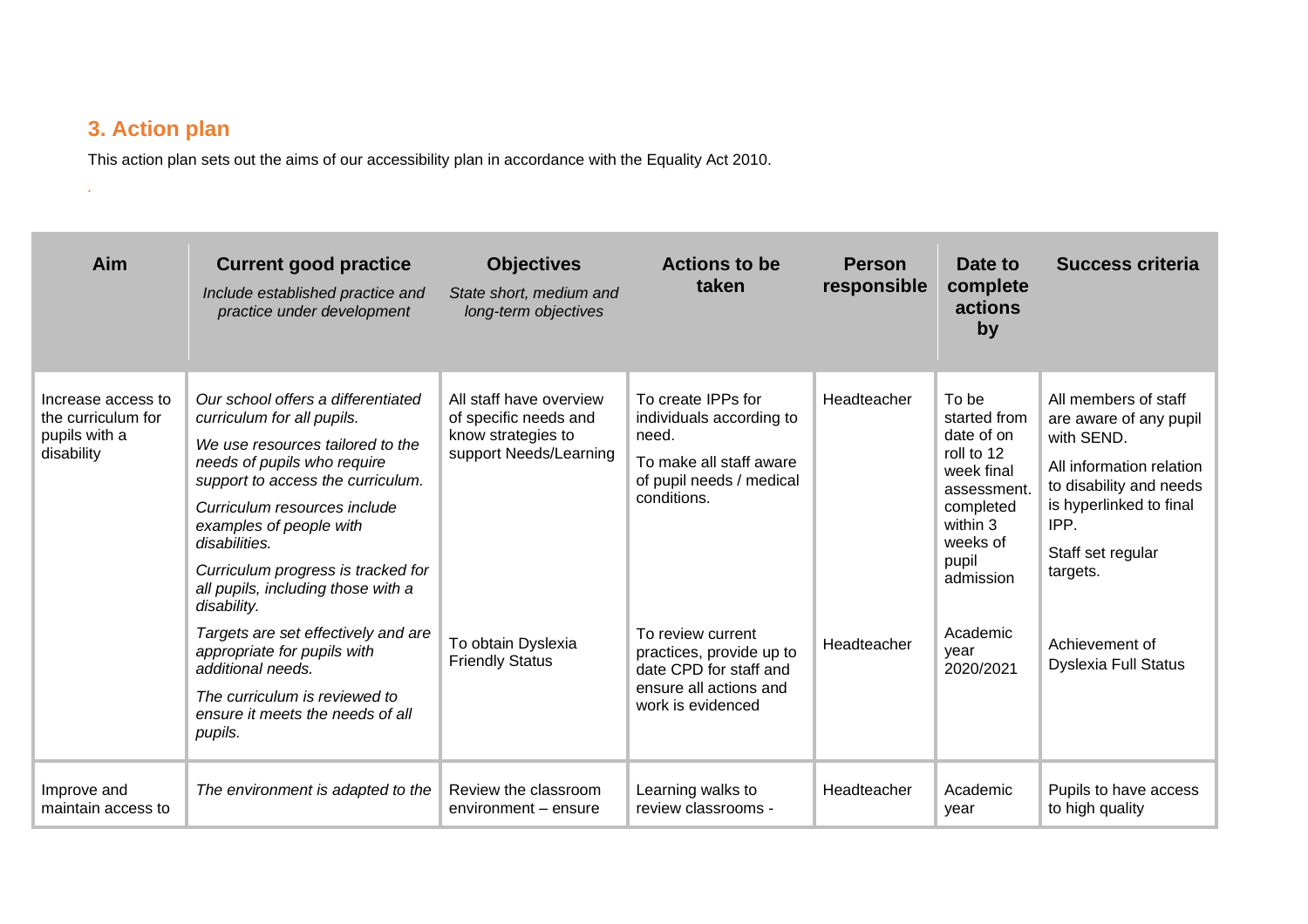| the physical<br>environment                                                 | needs of pupils as required.<br>This includes:<br>Ramps<br>Corridor width<br>Disabled parking bays<br>Disabled toilets and<br>changing facilities                                                | classrooms continue to<br>be organised with ease<br>of access to appropriate<br>resources, including<br>specific and specialised<br>resources for individuals<br>(iPad, writing slopes,<br>individual desks). | organisation and<br>availability of resources.                                        |             | 2020/2021                                                                                                                                                | resources and<br>organisational<br>structures which<br>enable access for all.                                                               |
|-----------------------------------------------------------------------------|--------------------------------------------------------------------------------------------------------------------------------------------------------------------------------------------------|---------------------------------------------------------------------------------------------------------------------------------------------------------------------------------------------------------------|---------------------------------------------------------------------------------------|-------------|----------------------------------------------------------------------------------------------------------------------------------------------------------|---------------------------------------------------------------------------------------------------------------------------------------------|
| Improve the<br>delivery of<br>information to<br>pupils with a<br>disability | Our school uses a range of<br>communication methods to<br>ensure information is accessible.<br>This includes:<br>Internal signage<br>Induction loops<br>Pictorial or symbolic<br>representations | To ensure all staff have<br>specific training on<br>disability issues.                                                                                                                                        | Provide appropriate<br>CPD related to SEND<br>areas i.e. Dyslexia, self-<br>harm, ASD | Headteacher | To be<br>completed<br>within the<br>yearly<br>planned<br>training<br>needs and<br>updated<br>yearly with<br>new<br>information<br>specific to<br>cohort. | For staff to have<br>knowledge of specific<br>disabilities raising<br>confidence in<br>recognising and<br>responding to<br>individual needs |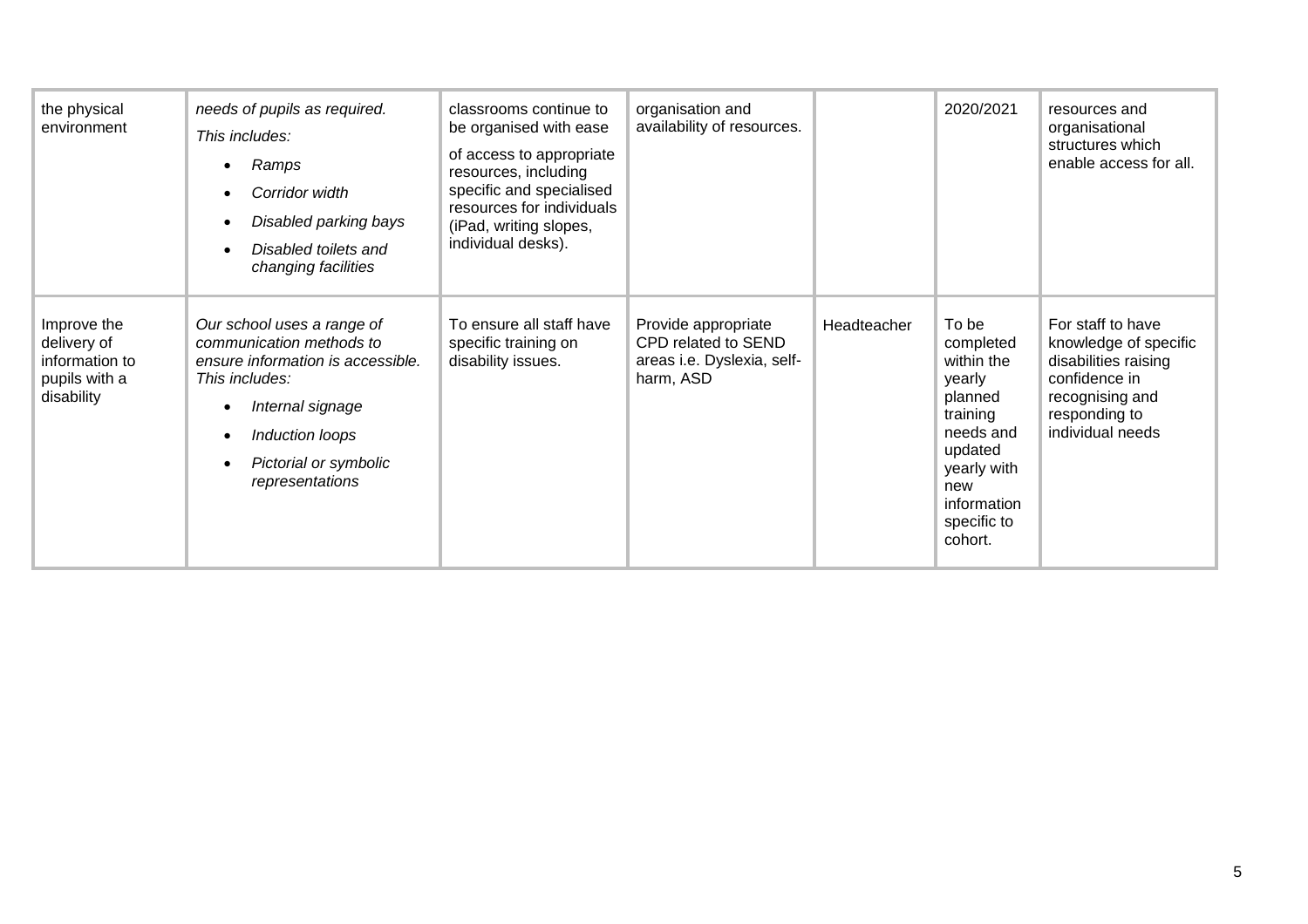#### **4. Monitoring arrangements**

This document will be reviewed every 2 years, but may be reviewed and updated more frequently if necessary.

It will be approved by the governing body/proprietor and headteacher.

## **5. Links with other policies**

This accessibility plan is linked to the following policies and documents:

- Risk assessment policy
- Health and safety policy
- Equality information and objectives statement
- Supporting pupils with medical conditions policy